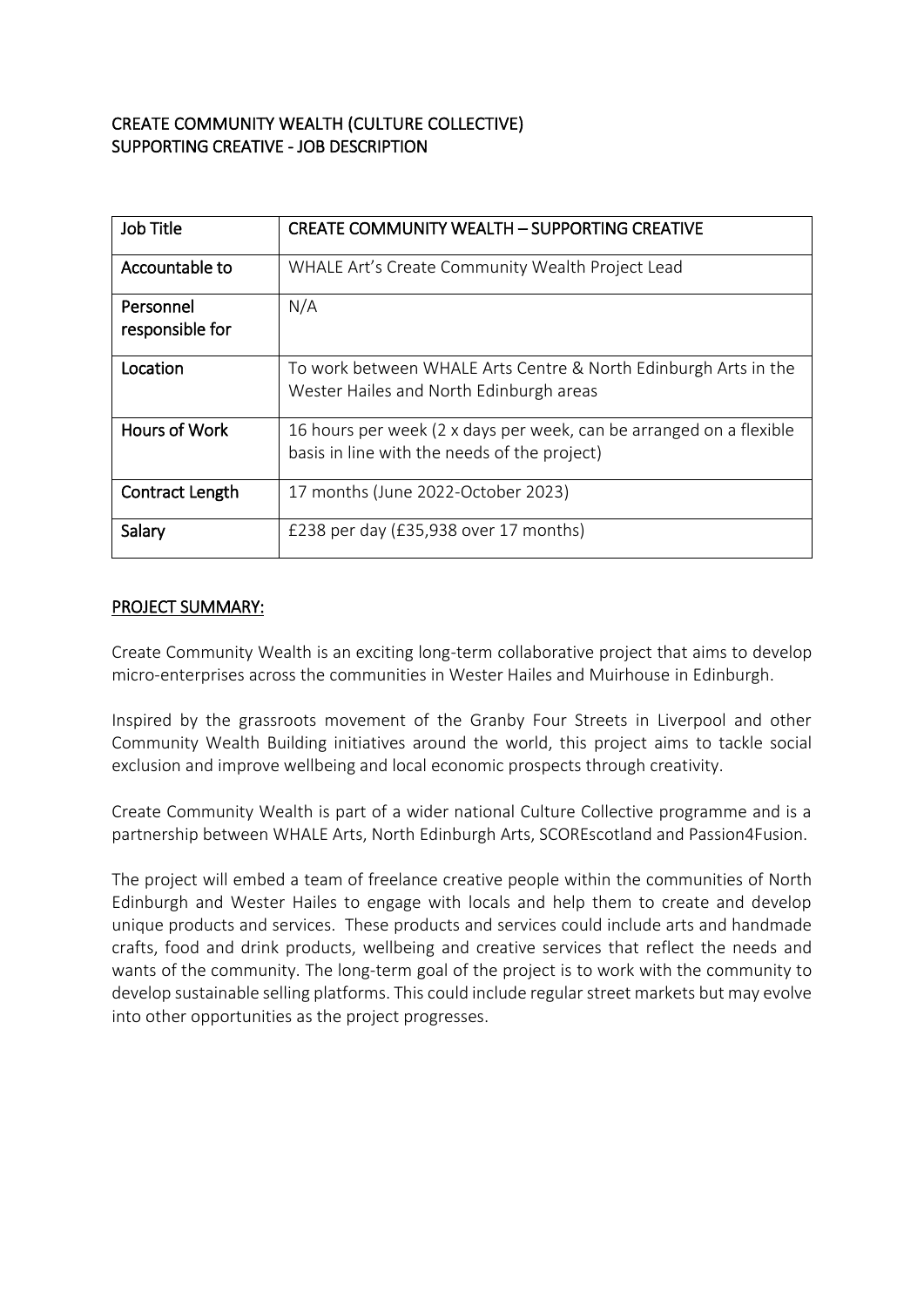# SUPPORTING CREATIVE - ROLE SPECIFICATION

We are recruiting three (3) Supporting Creatives to join the Create Community Wealth team and assist our Lead Creatives with the overall delivery and development of the project.

For this role, we are looking for creative people with 3+ years' experience in their field who are confident in their capacity to be able to share skills and knowledge, be key members of a wider team, think outside the box and be a source of inspiration to others. We are looking for individuals who have an interest in using their creative skills to support the delivery of activities and the wider project in response to the needs and wants of participants. Due to the dynamic and experimental nature of this project, the roles will require good problem-solving skills, flexibility and a hands-on approach.

Working as part of a small team of freelancers (2 Lead Creatives, 3 Supporting Creatives and 1 Project Documenter), you will be supported by the Create Community Wealth Project Lead and key staff from the project's four partner organisations - WHALE Arts, North Edinburgh Arts, SCOREscotland and Passion4Fusion.

We are particularly interested in people who understand the importance of the role creativity can play in helping communities flourish, and who may have previous entrepreneurial experience in managing their creative practice as sole traders or micro-businesses.

We encourage applications from all creative backgrounds, including (but not limited to) potters, artisans, designers, makers, sculptors, crafters, musicians, performance artists, painters. One area of community interest is ceramics/pottery, so we would welcome applications from individuals who could share their knowledge and skills in this area. However, we would be delighted to see applications from candidates with a range of skills across different art forms to match the diversity of interests within the community.

## Deadline for applications is Friday 6<sup>th</sup> May

## Interviews will be held on Wednesday 18<sup>th</sup> May

For further information, please contact: [shirin@whalearts.co.uk](mailto:shirin@whalearts.co.uk)

For full details of this role and information on how to apply, please visit: [https://www.whalearts.co.uk/category/vacancies/](https://www.whalearts.co.uk/category/vacancies/page/2/)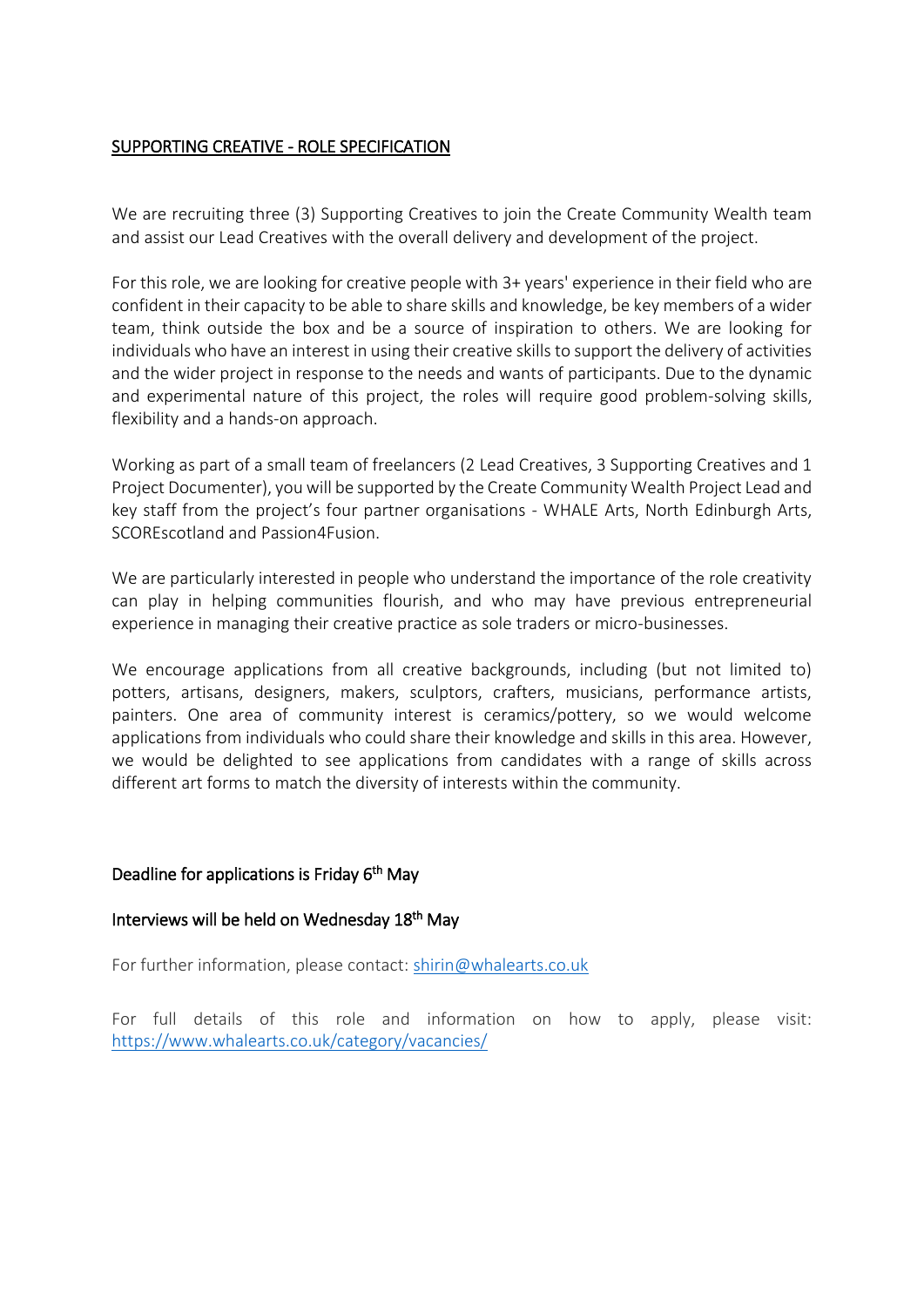# SUPPORTING CREATIVE- PERSON SPECIFICATION

There main components to this role are -

- Being able to inspire, nurture confidence and work with Lead Creatives to support community members to develop their own ideas, products and/or services
- Assisting the Lead Creatives in the overall delivery and development of the project. This will include; helping in the preparation, set up and delivery of group sessions and workshops, contributing and sharing specialist skills where appropriate, attending team meetings, and contributing to project development and evaluation.
- Being a key member of the project team to ensure the smooth running of the project and attending specific training sessions and wider network events as required

### We're looking for someone who is...

- Well-organised, hard-working and a good team player
- Creative and experienced in their chosen skill/craft/specialism(s)
- A great communicator who is experienced in communicating with a diverse range of people, including those who speak different languages
- Has an understanding of the issues facing people living in areas of deprivation
- Open-minded and committed to promoting equality, diversity and inclusion
- Self-motivated and able to use their own initiative
- Able to think expansively, to recognise opportunities and challenge assumptions

#### You will have experience of...

- Supporting groups of adults and sharing your specialist skills with others
- Working with culturally diverse communities and people facing additional barriers

#### Ideally but not essential, you may have…

- A knowledge of Wester Hailes and/or North Edinburgh communities
- Experience in using the arts to address community issues
- The ability to speak more than one language would be an advantage
- Small business development and entrepreneurial skills would also be welcomed